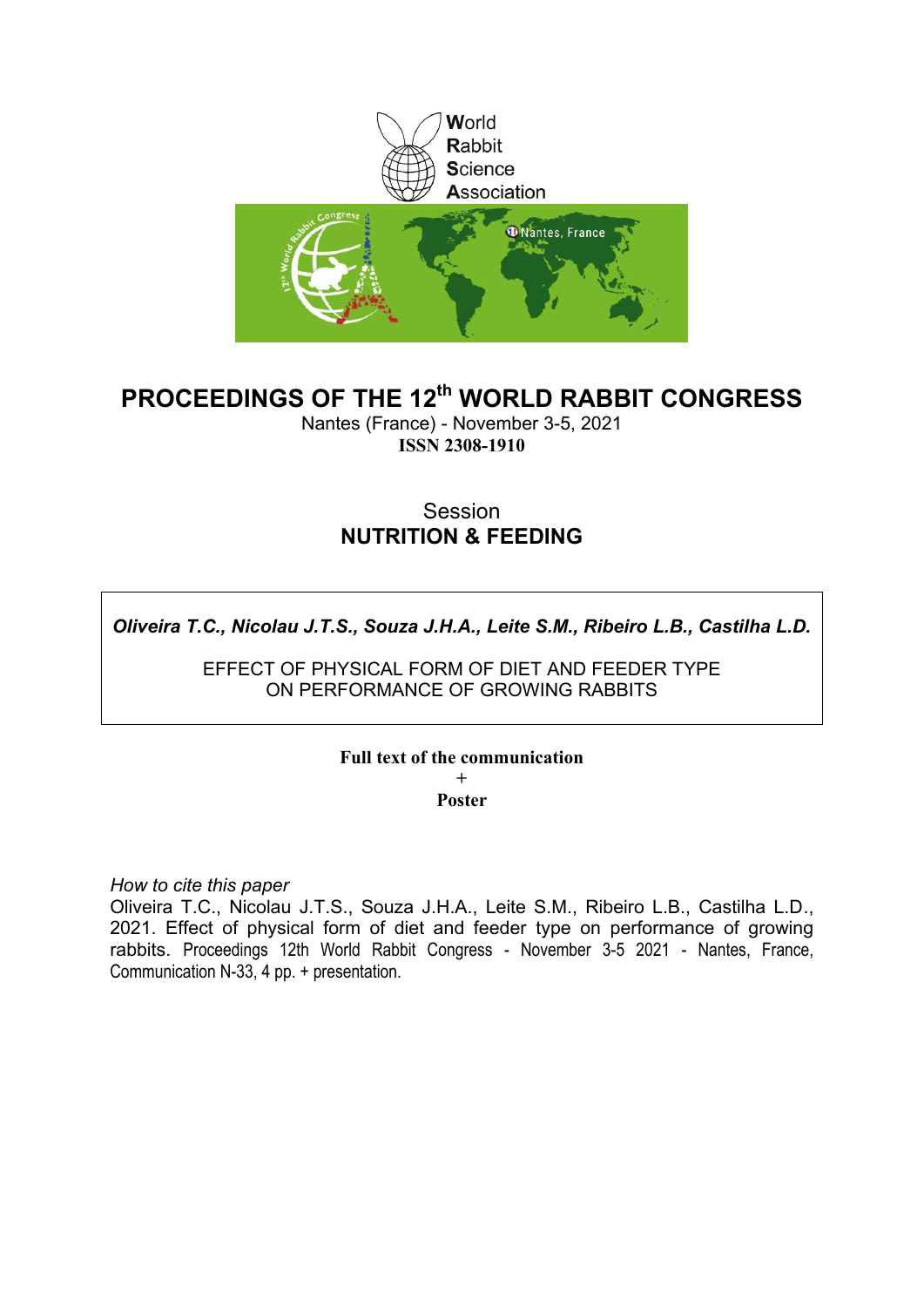## **EFFECT OF PHYSICAL FORM OF DIET AND FEEDER TYPE ON PERFORMANCE OF GROWING RABBITS**

### **Oliveira T.C.<sup>1</sup> , Nicolau J.T.S.<sup>1</sup> , Souza J.H.A.<sup>1</sup> , Leite S.M.<sup>1</sup> , Ribeiro L.B.<sup>1</sup> , Castilha L.D.<sup>1</sup> \***

<sup>1</sup>Dept. of Animal Science, Maringá State University, Colombo Avenue, 5790, 87.020-900, Maringá, Brazil \*Corresponding author: ldcastilha@uem.br

#### **ABSTRACT**

This work aimed to evaluate the influence of different physical forms of diet and types of feeder on the performance and economic viability of growing rabbits. Forty animals (20 males and 20 females) were housed, from 31 to 70 days of age, in individual galvanized wire cages with automatic drinking fountain. A single commercial feed was formulated based on corn, soybean meal, wheat bran, amino acids, vitamins, minerals and additives to meet the nutritional requirements of growing rabbits. A completely randomized study was designed in a factorial scheme 2 *vs* 2 (two physical forms of diet *vs* two types of feeder), with ten replicates per treatment. The physical forms of diet were pelletized or bran, while the feeder types were semi-automatic or manual. Throughout the experiment period, feed and water were provided *ad libitum*. The diets provided, the leftovers and the animals were weighed at the beginning of the experiment (31 days), at 50 days, and at the end of the experiment (70 days) in order to determine the performance variables. The cost of production was determined based on the value of feed in relation to the value of the weight gained by the animals. A significant interaction between treatments was detected for feed conversion ( $P=0.018$ ) and production cost ( $P=0.023$ ), from 31 to 70 days of age. In the manual feeder, the best results both for feed conversion and production cost were obtained with the pelletized diet whereas there were no significant differences between feed types when a semi-automatic feeder was used. For the 31 to 50 days phase, the highest values of final weight (P=0.003), weight gain (P=0.011) and feed intake (P=0.005) were obtained with the pelletized diet, but there were no differences (P>0.05) between types of feeder. Similarly, for the 31 to 70 days phase, the highest values of final weight (P<0.001), weight gain (P<0.001) and feed intake (P<0.001) were also obtained with the pelletized diet. Regarding the type of feeder, the only difference  $(P=0.009)$ found was for daily weight gain, with the semi-automatic feeder providing the best result. In conclusion, the best results for weight gain of growing rabbits were obtained with the pelletized diet and with the semi-automatic feeder. Feed conversion and production cost were increased with bran feed when a manual feeder was used, whereas there were no differences between pelletized and bran feeds when the feeder used was semi-automatic.

**Key words**: Feeding, Rabbit breeding, Pelletizing

#### **INTRODUCTION**

In rabbit breeding, feeding cost represents around 70% of the total costs, and pelletized diets can further burden the production system due to processing costs, which leads many producers to provide bran diets to rabbits (Toledo *et al.*, 2010). However, pelletization brings significant improvements from a nutritional and microbiological point of view, in addition to increased feed acceptability, as pellets prevent animal selection and reduce dust formation, resulting in higher intake and less waste (Bellaver and Nones, 2000). In addition, because of their feeding behaviour, rabbits are highly sensitive to flours or meal, as fines can enter their respiratory system, causing lung problems (Mendez *et al.*, 1998). Furthermore, performance of monogastrics with the bran-type diet is lower than with pelletized diets (Bellaver *et al.*, 1983; Ferreira *et al.*, 2015), since preheating from pelletizing makes the diet more digestible, which improves nutrient utilization and therefore animal performance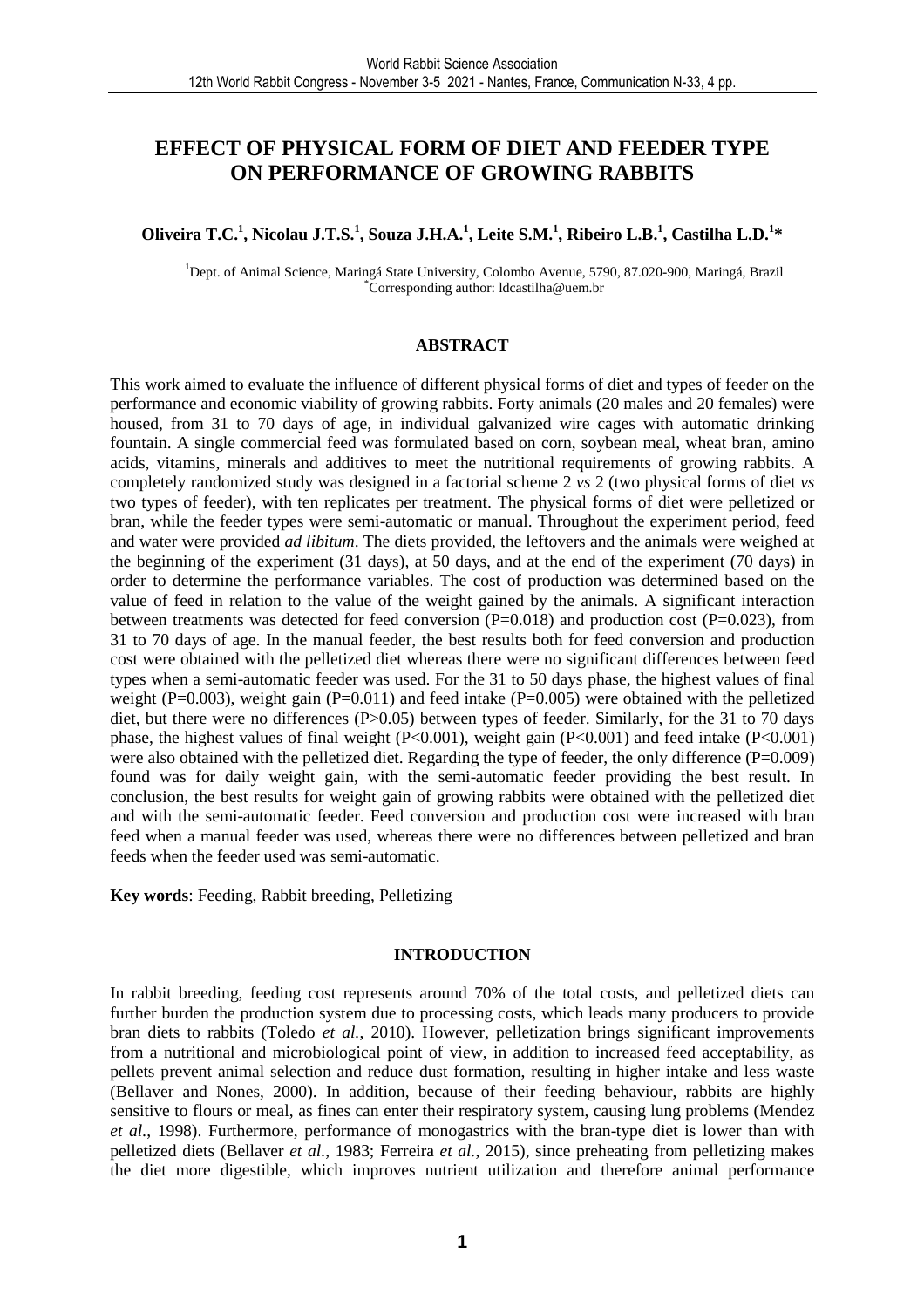(Andriguetto *et al.*, 2000). Nevertheless, it is not just the physical form of diet that can influence feed intake or growth performance of rabbits. Feed management and the type of feeder can also result in greater animal feed waste, reducing intake and raising costs. Thus, the aim of this work was to evaluate the influence of different physical forms of diet and types of feeder on the performance and economic viability of growing rabbits.

#### **MATERIALS AND METHODS**

#### **Animals and experimental design**

The experiment was carried out in the Rabbit Breeding Sector of State University of Maringá, located in Paraná State, Brazil (23°21'S, 52°04'W and altitude of 564 m). The entire experimental procedure was previously approved by the Committee of Ethical Conduct for Experimental Animal Use. Forty 31-day old New Zealand White rabbits were used (20 males and 20 females). Animals were individually housed in metabolism cages provided with automatic drinking nipples. A single commercial feed was formulated based on corn, soybean meal, wheat bran, amino acids, minerals, vitamins and additives (Table 1) to fulfil the requirements for growing rabbits (De Blas and Mateos, 2010). After mixing the ingredients, half of the feed was pelletized using a Commercial Industry Pelletizer (Chavantes<sup>TM</sup>, model 40 HP) with capacity from 800 to 1,700 kg/h, with a 4.5 mm matrix and without addition of steam, at an average temperature of 70 °C (60 to 80 °C) for about 50 seconds. The experimental design was completely randomized in a factorial scheme 2 *vs* 2 (two physical forms of diet *vs* two types of feeder), with ten replicates per treatment and each animal as experimental unit. The physical forms of diet were: bran or pelletized, while the feeder types were: manual or semiautomatic.

| <b>Ingredients</b>                      |  |  | Amount $(\% )$ |
|-----------------------------------------|--|--|----------------|
| Wheat bran                              |  |  | 64.16          |
| Corn                                    |  |  | 25.73          |
| Soybean meal, 46% CP                    |  |  | 7.14           |
| Limestone                               |  |  | 1.818          |
| Salt                                    |  |  | 0.400          |
| Mineral and vitamin premix <sup>1</sup> |  |  | 0.500          |
| L-Lysine HCl $(78.5%)$                  |  |  | 0.158          |
| DL-Methionine (98.5%)                   |  |  | 0.042          |
| Coccidiostatic <sup>2</sup>             |  |  | 0.060          |
| Total quantity                          |  |  | 100.00         |
| <b>Chemical composition calculated</b>  |  |  |                |
| Dry matter $(\%)$                       |  |  | 88.50          |
| Crude protein (%)                       |  |  | 15.40          |
| Digestible energy (Mcal/kg)             |  |  | 2.40           |
| Acid detergent fibre (%)                |  |  | 12.25          |
| Calcium (%)                             |  |  | 0.800          |
| Total phosphorus (%)                    |  |  | 0.739          |
| Methionine + Cysteine $(\%)$            |  |  | 0.590          |
| Lysine $(\%)$                           |  |  | 0.780          |

**Table 1:** Basal diet for growing rabbits (natural matter)

<sup>1</sup>Premix provided per kg of diet: vitamin A, 12,000 IU; vitamin D<sub>3</sub>, 1,000 IU; vitamin E acetate, 50 mg; vitamin K<sub>3</sub>, 2 mg; biotin, 0.1 mg; Fe, 100 mg; Cu, 20 mg; Mn, 50 mg; Co, 2 mg; I, 1 mg; Zn, 100 mg; Se, 0.1 mg; BHT, 100 mg; <sup>2</sup>Robenidine, 66 mg.

#### **Performance**

Throughout the experimental period (from 31 to 70 days of age), feed and water were provided *ad libitum*. Feed provided, leftovers and animals were weighed at the beginning of the experiment (31 days), at 50 days, and at the end of the experiment (70 days) in order to calculate feed intake, weight gain and feed conversion. To calculate the production cost of the treatments (in American dollars, U\$), the average prices of the inputs from Maringá-Brazil were used. The production cost of diets per kilogram of live weight gain (Yi) was determined, according to Bellaver *et al.* (1985), as follows: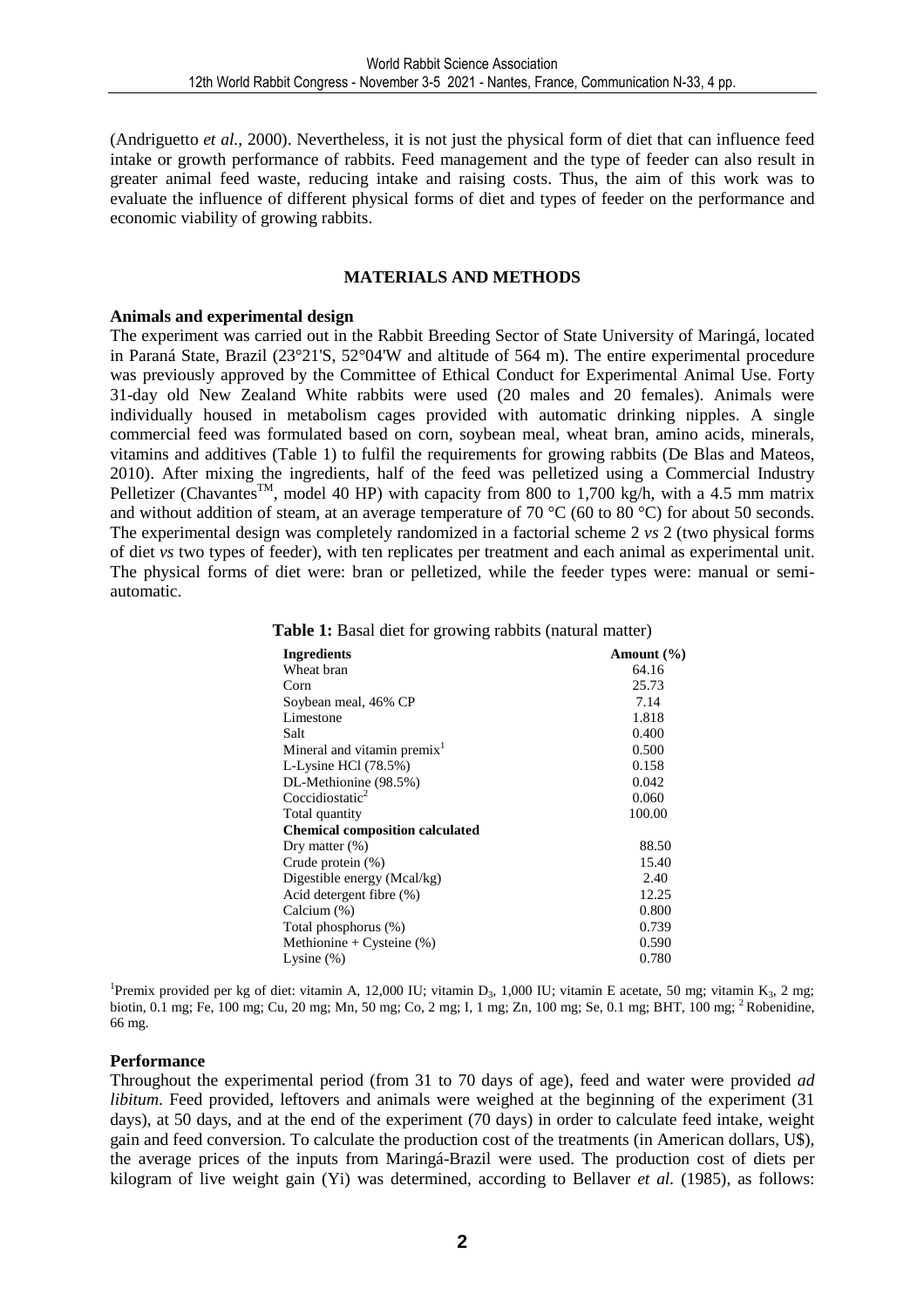$Yi = (Qi x Pi) / Gi$ , where:

 $Y_i$  = feed cost per kilogram of live weight gain for the i-th treatment;

- Pi= price per kilogram of feed used for the i-th treatment;
- Qi= amount of feed intake for the i-th treatment;
- Gi= weight gain for the i-th treatment;

### **Statistical analysis**

The UNIVARIATE procedure was applied to evaluate the presence of outliers. The normality of experimental errors and the homogeneity of variances between treatments for the various variables were previously evaluated using the Shapiro-Wilk and Levene tests (SAS, 2010), respectively. Analysis of variance (ANOVA) was performed using the procedure General Linear Models of the statistical software SAS (SAS Inst. Inc., Cary, NC, USA). For performance variables, the initial weight was used as a covariate. Test F was applied on the different physical forms of diet, as well as for the different feeder types. For all analyses, a significance level (P) of 0.05 was adopted.

### **RESULTS AND DISCUSSION**

Growth performance results are shown in Table 2. A significant interaction (Table 3) between treatments was detected for feed conversion (P=0.018) and production cost (P=0.023), from 31 to 70 days of age. It was found that in the manual feeder the best results both for feed conversion and production cost were obtained with the pelletized diet whereas there were no significant differences between feed types when a semi-automatic feeder was used.

|                                                 | Feeder                     |                           | <b>Diet</b>                   |                         | P-value          |                  |        |             |
|-------------------------------------------------|----------------------------|---------------------------|-------------------------------|-------------------------|------------------|------------------|--------|-------------|
| <b>Variables</b>                                | Semi-automatic<br>$(n=20)$ | <b>Manual</b><br>$(n=20)$ | <b>Pelletized</b><br>$(n=20)$ | <b>Bran</b><br>$(n=20)$ | SEM <sup>1</sup> | Feeder<br>x Diet | Feeder | <b>Diet</b> |
|                                                 |                            |                           | 31 to 50 days of age          |                         |                  |                  |        |             |
| Initial weight (g)                              | 663                        | 643                       | 629                           | 679                     |                  |                  |        |             |
| Final weight $(g)^2$                            | 1053                       | 998                       | $1089$ <sup>a</sup>           | $967^{\rm b}$           | 25.91            | 0.361            | 0.630  | 0.003       |
| Weight gain $(g/d)^2$                           | 17.8                       | 17.7                      | $20.6^{\circ}$                | $15.2^{b}$              | 0.96             | 0.820            | 0.780  | 0.011       |
| Feed intake $(g/d)^2$                           | 43.3                       | 42.6                      | $48.2^{\rm a}$                | $38.2^{b}$              | 1.63             | 0.378            | 0.928  | 0.005       |
| Feed conversion                                 | 2.55                       | 2.49                      | 2.40                          | 2.63                    | 0.32             | 0.376            | 0.754  | 0.316       |
| Production cost (U\$/kg gained)                 | 0.86                       | 0.86                      | 0.84                          | 0.88                    | 0.08             | 0.313            | 0.773  | 0.365       |
|                                                 |                            |                           | 31 to 70 days of age          |                         |                  |                  |        |             |
| Initial weight (g)                              | 663                        | 643                       | 629                           | 679                     |                  |                  |        |             |
| Final weight $(g)^2$                            | 1660                       | 1528                      | $1746^{\circ}$                | $1443^{b}$              | 28.77            | 0.399            | 0.220  | < 0.001     |
| Weight gain $(g/d)^{2,3}$                       | $24.6^{\rm A}$             | 20.6 <sup>B</sup>         | $26.9^{\rm a}$                | $18.2^{b}$              | 0.50             | 0.163            | 0.009  | < 0.001     |
| Feed intake $(g/d)^2$                           | 40.7                       | 35.8                      | $42.0^{\rm a}$                | $35.1^{b}$              | 1.25             | 0.124            | 0.375  | < 0.001     |
| Feed conversion <sup>4</sup>                    | 1.64                       | 1.88                      | 1.60                          | 1.93                    | 0.05             | 0.018            | 0.036  | < 0.001     |
| Production cost (U\$/kg<br>gained) <sup>4</sup> | 0.73                       | 0.77                      | 0.72                          | 0.79                    | 0.04             | 0.023            | 0.014  | < 0.001     |

**Table 2:** Performance of growing rabbits fed different diets in different feeders

1- Standard error of mean.

2- Means followed by distinct lowercase letters on the same row differ significantly for Diet (F test).

3- Means followed by distinct uppercase letters on the same row differ significantly for Feeder (F test).

4- Significant interaction between Feeder and Diet.

For the 31 to 50 days phase, the highest values of final weight (P=0.003), weight gain (P=0.011) and feed intake (P=0.005) were obtained with the pelletized diet, but there were no differences (P>0.05) between types of feeder for any of the variables evaluated. Similarly, for the 31 to 70 days phase, the highest values of final weight (P<0.001), weight gain (P<0.001) and feed intake (P<0.001) were also obtained with the pelletized diet. Regarding the type of feeder, the only difference  $(P=0.009)$  was for daily weight gain, with the semi-automatic feeder providing the best result.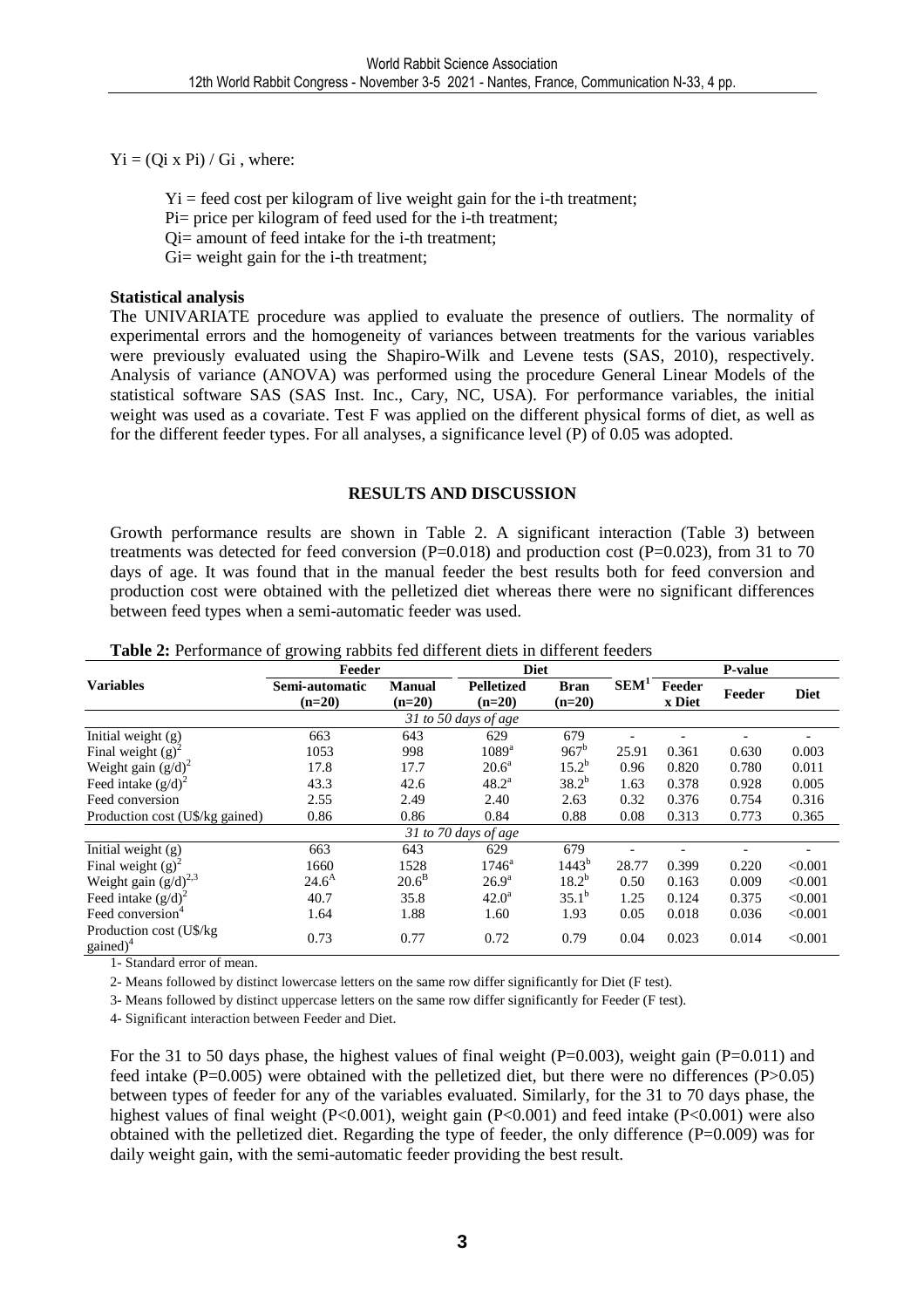| Feeder                          | Semi-automatic   |            | Manual            |                | <b>SEM</b> |                |
|---------------------------------|------------------|------------|-------------------|----------------|------------|----------------|
| <b>Diet</b>                     | Pelletized       | Bran       | Pelletized        | <b>Bran</b>    | $(n = 10)$ | <b>P-value</b> |
| Feed conversion                 | .58 <sup>b</sup> | $72^b$     | .61 <sup>b</sup>  | $2.15^{\rm a}$ | 0.05       | 0.018          |
| Production cost (U\$/kg gained) | $0.72^{\rm b}$   | $0.74^{b}$ | 0.71 <sup>b</sup> | $0.84^{\rm a}$ | 0.04       | 0.023          |
| 1 Standard arror of maan        |                  |            |                   |                |            |                |

**Table 3:** Interaction Feeder x Diet in growing rabbits from 31 to 70 days of age

- Standard error of mean

2- Means followed by distinct lowercase letters on the same row differ significantly

Ferreira *et al.* (2015) stated that bran feed should be avoided for rabbits, since the shape of their dental arch makes it difficult for them to grasp small particles, thus inducing the animal to dig in the feeder to select the food. In addition, the presence of very fine dust in the bran feed can cause sneezing, runny nose and other breathing problems. In the present study, however, no respiratory problems were diagnosed on the animals. Regarding the types of feeder, Maertens (2009) commented that its correct dimensioning can contribute to reduce feed conversion ratio in rabbits, as it allows a mitigation of feed waste. This fact becomes even more important in certain categories, such as pregnant does, which naturally tend to dig.

#### **CONCLUSIONS**

The best results for weight gain of growing rabbits were obtained with the pelletized diet and with the semi-automatic feeder. Feed conversion and production cost were increased with bran feed when a manual feeder was used, whereas there were no differences between pelletized and bran feeds when the feeder used was semi-automatic.

#### **REFERENCES**

- Andriguetto J.M., Perly L., Minardi I, Flemming J.S., Vinne J.U., Flemming R., Souza G.A., Andriguetto J.L., Dutra, M.J., Steifert C.R. 2000. Normas e padrões de nutrição e alimentação animal: revisão 2000. DTPA-SDR-MAARA, Curitiba, Brazil.
- Bellaver C., Fialho E.T., Protas J.F.S., Gomes, P.C. 1985. Radícula de malte na alimentação de suínos em crescimento e terminação. *Pesq. Agr. Bras., 20, 969-974.*
- Bellaver C., Konsen E.A., Freitas A.R. 1983. Tipos de rações e comedouros para suínos. Comunicado Técnico 54, EMBRAPA-CNPSA, Concórdia, Brazil.
- Bellaver C., Nones K. 2000. A importância da granulometria da mistura e da peletização da ração avícola. *In: Proc. 4º Simpósio Goiano de Avicultura, 2000 July, Goiânia, Brazil, 57-78.*
- De Blas J.C., Mateos G.G., 2010. Feed Formulation*. In: De Blas C., Wiseman J. (Eds). The Nutrition of the Rabbit. 2nd edition. CABI Publishing. CAB International, Wallingford Oxon, UK, 222-232*.
- Ferreira W.M., Saad F.M.O.B., Pereira R.A.N. 2015. Fundamentos da nutrição de coelhos. 2nd Ed. Belo Horizonte, Brazil.
- Maertens L., 2009. Possibilities to reduce the feed conversion in rabbit production. *In : Proc. Giornate di Coniglicultura, 2009 April, Forli, Italy, 1-9.*

Mendez J., Rial E., Santomá G. 1998. Feed manufacturing. *In: De Blas C., Wiseman J. (Eds). The Nutrition of the Rabbit. CABI Publishing. CAB International, Wallingford Oxon, UK, 215-239*.

SAS. 2010. SAS/STAT User's Guide (Release 9.2). *SAS Inst. Inc., Cary NC, USA*.

Toledo G.S.P., Eggers D.P., Silva L.P. 2010. Use of soybean hulls in the replacement of alfafa hay in non pelletized diet for growing rabbits. *In: Proc. 4th American Rabbit Congress, 2010 September, Cordoba, Spain.*